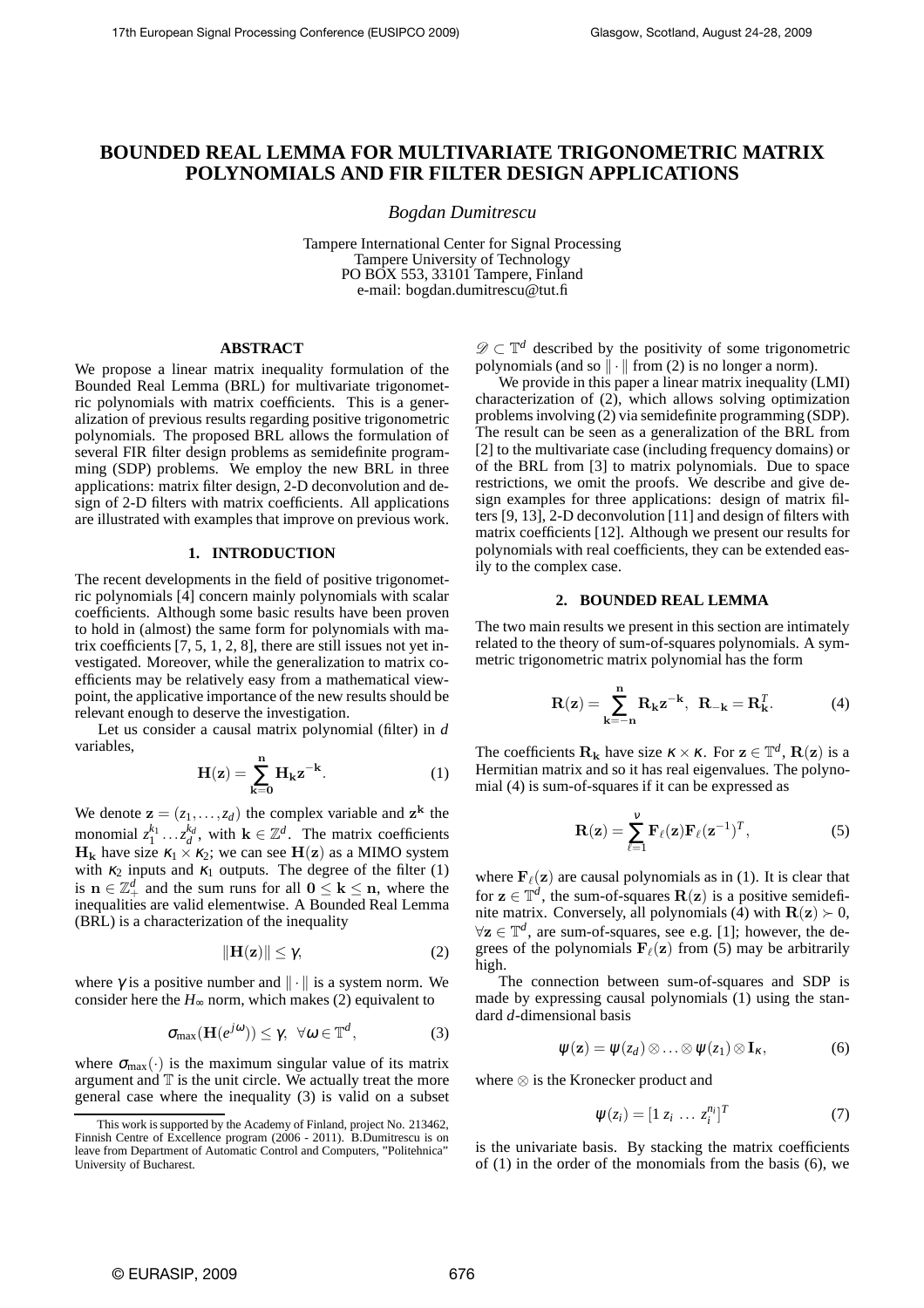obtain a matrix  $\overline{H}$  of size  $Nk_1 \times k_2$ , with  $N = \prod_{i=1}^d (n_i + 1)$ being the number of matrix coefficients in (1). For example, for a 2-D polynomial with  $n_1 = 2$ ,  $n_2 = 1$ , the basis (6) is

$$
\psi(\mathbf{z}) = [\mathbf{I} \ z_1 \mathbf{I} \ z_1^2 \mathbf{I} \ z_2 \mathbf{I} \ z_1 z_2 \mathbf{I} \ z_1^2 z_2 \mathbf{I}]^T \tag{8}
$$

and the stacked coefficients matrix is

$$
\overline{\mathbf{H}} = [\mathbf{H}_{0,0}^T \ \mathbf{H}_{1,0}^T \ \mathbf{H}_{2,0}^T \ \mathbf{H}_{0,1}^T \ \mathbf{H}_{1,1}^T \ \mathbf{H}_{2,1}^T]^T. \tag{9}
$$

Using the above ingredients, the causal filter can be expressed as

$$
\mathbf{H}(z) = \psi(\mathbf{z}^{-1})^T \cdot \overline{\mathbf{H}}.
$$
 (10)

The parameterization of sum-of-squares trigonometric polynomials is the following [7]. A polynomial  $S(z)$  defined as in (4) is sum-of-squares (of order n) if and only if there exists a positive semidefinite matrix Q of size *N*<sup>κ</sup> ×*N*<sup>κ</sup> (named Gram matrix) such that

$$
\mathbf{S}(\mathbf{z}) = \psi(\mathbf{z}^{-1})^T \cdot \mathbf{Q} \cdot \psi(\mathbf{z}). \tag{11}
$$

This relation connects *linearly* the coefficients of a sum-ofsquares polynomial to the elements of a positive semidefinite matrix.

We consider frequency domains

$$
\mathscr{D} = \{ \mathbf{z} \in \mathbb{T}^d \mid D_\ell(\mathbf{z}) \ge 0, \ \ell = 1 : L \}
$$
 (12)

defined by the positivity of trigonometric polynomials (with scalar coefficients). The next theorem describes trigonometric matrix polynomials that are positive definite on the domain  $\mathscr{D}$ .

**Theorem 1** *A matrix polynomial (4) is positive definite on the set (12), i.e.*  $\mathbf{R}(\mathbf{z}) \succ 0$ ,  $\forall \mathbf{z} \in \mathcal{D}$ *, if and only if there exist sum-of-squares*  $\mathbf{S}_{\ell}(\mathbf{z})$ ,  $\ell = 0$  : *L*, such that

$$
\mathbf{R}(\mathbf{z}) = \mathbf{S}_0(\mathbf{z}) + \sum_{\ell=1}^L D_\ell(\mathbf{z}) \mathbf{S}_\ell(\mathbf{z}).
$$
 (13)

*Proof.* The theorem can be proved similarly to the scalar coefficients result from [3]. The starting point is a result from [8] on multivariate *real* matrix polynomials that are positive definite on a domain described by the positivity of (real) polynomials.

As in other results of this type, the degree of the sum-ofsquares  $S_\ell(z)$  from (13) can be arbitrarily high. Practically, we have to bound the degrees, usually to the degree of  $R(z)$ , which makes (13) only a sufficient stability condition. However, in the 1-D case, when  $\mathscr D$  is an interval described by the positivity of a single polynomial, Theorem 1 holds true for sum-of-squares  $S_0(z)$ ,  $S_1(z)$  whose degrees are minimial (i.e. *n* and *n*−2, respectively). (The proof has been provided by C.W. Scherer in a personal communication.) Using the representation (11) for the sum-of-squares appearing in (13), polynomial positivity is expressed as an LMI.

We can now present the BRL for trigonometric matrix polynomials.

**Theorem 2** *Let* H(z) *be a causal matrix polynomial (1) and* γ *a positive real. The inequality*

$$
\sigma_{max}(\mathbf{H}(\mathbf{z})) < \gamma, \ \forall \mathbf{z} \in \mathscr{D}, \tag{14}
$$

*holds true if and only if there exist sum-of-squares*  $S_{\ell}(z)$ *,*  $\ell = 0$ : *L*, such that

$$
\gamma^2 \mathbf{I}_{\kappa_1} = \mathbf{S}_0(\mathbf{z}) + \sum_{\ell=1}^L \mathbf{D}_{\ell}(\mathbf{z}) \mathbf{S}_{\ell}(\mathbf{z}) \tag{15}
$$

*and*

$$
\left[\begin{array}{cc} \mathbf{Q}_0 & \overline{\mathbf{H}} \\ \overline{\mathbf{H}}^T & \mathbf{I}_{\kappa_2} \end{array}\right] \succeq 0, \tag{16}
$$

*where*  $\mathbf{Q}_0$  *is the Gram matrix associated with*  $\mathbf{S}_0(\mathbf{z})$  *through (11) and the matrix*  $\overline{H}$  *contains the stacked coefficients of*  $H(z)$  *as in (10).* 

*Proof.* The proof is similar to the scalar case treated in [3] and uses Theorem 1, a majorization result and the Schur complement.

Some comments on Theorem 2 are necessary. Relation (14) is equivalent to

$$
\mathbf{H}(\mathbf{z})\mathbf{H}(\mathbf{z}^{-1})^T < \gamma^2 \mathbf{I}_{\kappa_1}.
$$

Accordingly, the matrix coefficients of the polynomials from (15) have size  $\kappa_1 \times \kappa_1$ . As the size of Gram matrices is proportional with the size of matrix coefficients and since the nonzero singular values of  $H(z)$  and  $H(z)^T$  are the same, this form of the BRL is convenient when  $\kappa_1 \leq \kappa_2$ . Otherwise, it is more efficient to rewrite Theorem 2 for  $H(z)^T$ .

Similarly to Theorem 1, the degrees of the sum-ofsquares can be arbitrarily high. In our use of Theorem 2, we will always consider the minimum degree, which e.g. implies that the degree of  $S_0(z)$  is n. So (excepting the 1-D case), we implement only a sufficient boundedness condition. In the case where the degree of  $S_0(z)$  is larger, the stacked coefficients matrix  $\overline{H}$  that appears in (16) must contain zero coefficients (in the appropriate positions) for the monomials with degree not smaller than n. Working with higher degrees of the sum-of-squares may improve the quality of the results, but only marginally in most cases; however, the complexity always increases; so, practical considerations and our experience with the scalar coefficient case suggest to use the minimum degree.

Using the Gram matrix representation (11) for the sumof-squares appearing in  $(15)$ , the relations  $(15)$ – $(16)$  are an LMI in which the coefficients of  $H(z)$  appear linearly. So, a score of optimization problems can be solved via SDP. The simplest example is the computation of the  $H<sub>∞</sub>$  norm of a system (1). It consists of the minimization of  $\gamma^2$ , subject to (15) and (16). Since in this case  $\mathcal{D} = \mathbb{T}^d$ , the equality (15) is reduced to  $\gamma^2 \mathbf{I}_{\kappa_1} = \mathbf{S}_0(\mathbf{z}) = \psi(\mathbf{z}^{-1})^T \cdot \mathbf{Q}_0 \cdot \psi(\mathbf{z})$ . The variables of the problem are  $\gamma^2$ , the coefficients of  $H(z)$  and the Gram matrix  $\mathbf{Q}_0 \succeq 0$ . This is an SDP problem, since all the variables appear linearly in (15) and (16). The optimal  $\gamma$ is (an upper approximation) of the desired  $H_{\infty}$  norm.

#### **3. DESIGN PROBLEMS AND RESULTS**

We discuss here three design applications of Theorem 2, pertaining to matrix filters, 2-D FIR deconvolution and 2-D FIR filters with matrix coefficients. Other possible applications, not touched here, are in filters for MIMO sampling and reconstruction [10] or the design (for nearly perfect reconstruction) of a (multidimensional) synthesis filter bank given the analysis bank.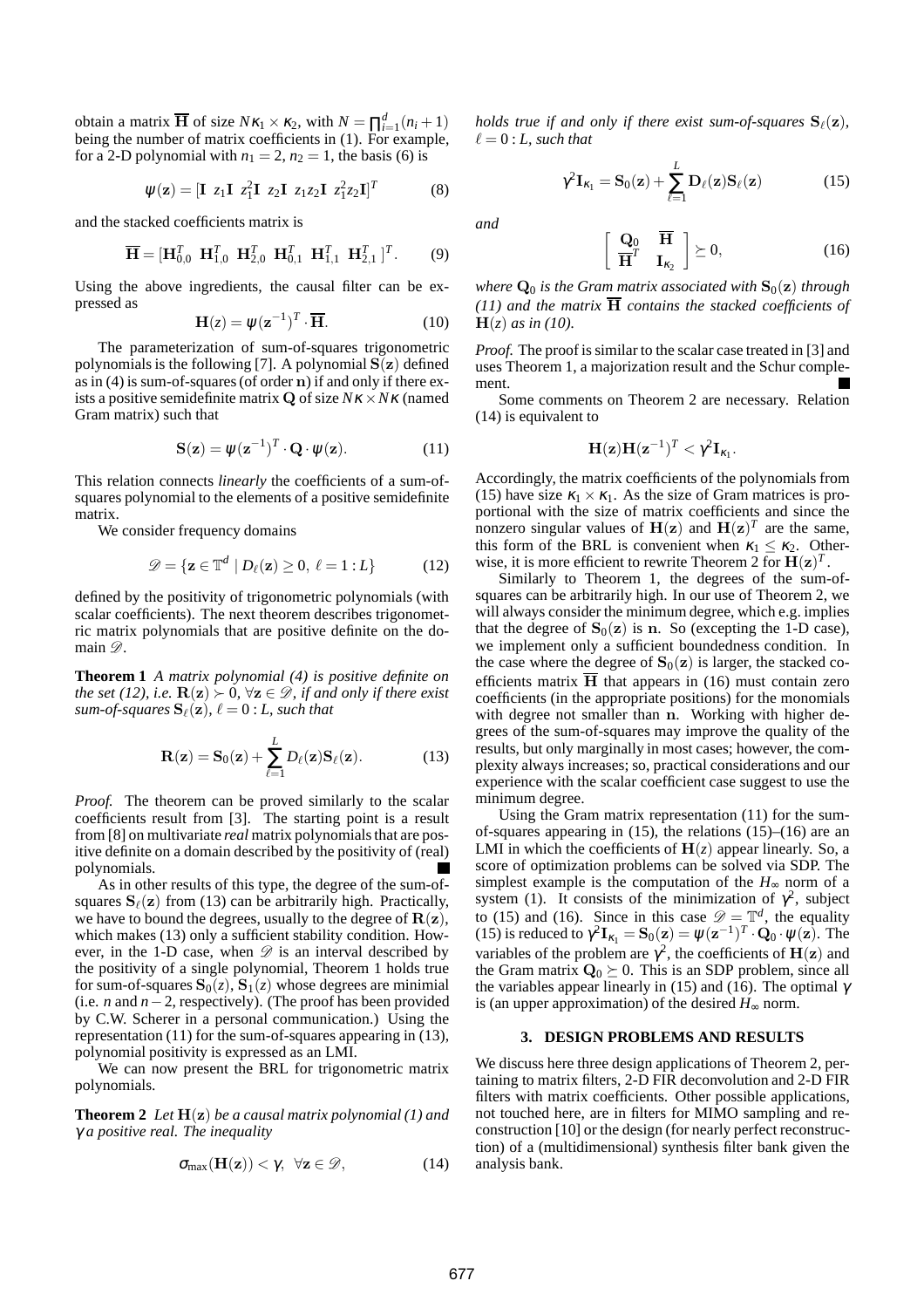## **3.1 Matrix filter design**

Matrix filters [9] process blocks of data  $\mathbf{x} \in \mathbb{C}^N$  through the linear transformation

$$
y = Ax, \tag{17}
$$

where **A** is a real (or complex) matrix of size  $N \times N$  (we consider square matrices only for the ease of presentation). Such processing is useful for example in antenna arrays for underwater acoustics.

We treat here the simplest design setup, in which we want to design a minimax lowpass matrix filter (with real coefficients), which satisfies the conditions

$$
\|\mathbf{A}\psi(e^{-j\omega})-\psi(e^{-j\omega})\|\leq \gamma_p,\ \forall \omega\in [0,\omega_p],\qquad(18)
$$

$$
\|\mathbf{A}\psi(e^{-j\omega})\| \leq \gamma_s, \ \forall \omega \in [\omega_s, \pi], \tag{19}
$$

where  $\omega_p$  and  $\omega_s$  are the edges of the passband and stopband, respectively, and  $\gamma_p$  and  $\gamma_s$  are error bounds with respect to the desired response. The passband desired response is a vector of delays, see (7). The norms in (18) and (19) are 2-norms.

The matrix filter has the form

$$
\mathbf{H}(z) = \mathbf{A}\psi(z^{-1}) = \sum_{k=0}^{N-1} \mathbf{a}_k z^{-k},
$$
 (20)

where  $\mathbf{a}_k \in \mathbb{R}^N$  are the columns of **A**. The polynomial (20) has  $d = 1$  variable and the size of the matrix coefficients is  $\kappa_1 = N$ ,  $\kappa_2 = 1$ . The inequality (19) is equivalent to

$$
\sigma_{\max}(\mathbf{H}(e^{j\omega})) \leq \gamma_s, \ \forall \omega \in [\omega_s, \pi]. \tag{21}
$$

This makes Theorem 2 applicable. The trigonometric polynomial whose positivity defines  $\mathscr{D} = [\omega_s, \pi]$  is

$$
D_s(z) = 2\cos\omega_s - z - z^{-1}.\tag{22}
$$

Since  $\kappa_1 > \kappa_2$ , we apply Theorem 2 for the transposed filter. It results that (19) holds if and only if there exist sum-ofsquares

$$
S_0(z) = \psi(z^{-1})^T \mathbf{Q}_0 \psi(z), \qquad (23)
$$

$$
S_1(z) = \psi(z^{-1})^T \mathbf{Q}_1 \psi(z) \tag{24}
$$

(note that these are polynomials with scalar coefficients) such that

$$
\gamma_s^2 = S_0(z) + D_s(z)S_1(z), \tag{25}
$$

$$
\left[\begin{array}{cc} \mathbf{Q}_0 & \mathbf{A}^T \\ \mathbf{A} & \mathbf{I}_N \end{array}\right] \succeq 0. \tag{26}
$$

In the  $d = 1$  case, which applies to  $(23,24)$ , the Gram matrix parameterization (11) has the form

$$
s_k = \text{tr}[\Theta_k \mathbf{Q}],\tag{27}
$$

where  $s_k$  are the (scalar) coefficients of the sum-of-squares and Θ*<sup>k</sup>* is the Toeplitz matrix with ones on diagonal *k* and zeros elsewhere. Using this parameterization and the particular form of the polynomial  $D_s(z)$ , relation (25) becomes

$$
\gamma_s^2 \delta_k = \text{tr}[\Theta_k \mathbf{Q}_0] + \text{tr}[(2 \cos \omega_s \cdot \Theta_k - \Theta_{k-1} - \Theta_{k+1}) \mathbf{Q}_1],
$$
\n(28)



Figure 1: Power response of the matrix filter designed in Example 1.

for  $k = 0$ :  $N - 1$  ( $\delta_k$  is the Kronecker symbol). For the passband, a similar reasoning transforms (18) into

$$
\gamma_p^2 \delta_k = \text{tr}[\Theta_k \tilde{\mathbf{Q}}_0] + \text{tr}[(\Theta_{k-1} + \Theta_{k+1} - 2\cos\omega_p \cdot \Theta_k)\tilde{\mathbf{Q}}_1] \text{(29)}
$$

$$
\begin{bmatrix} \tilde{\mathbf{Q}}_0 & \mathbf{A}^T - \mathbf{I}_N \\ \mathbf{A} - \mathbf{I}_N & \mathbf{I}_N \end{bmatrix} \succeq 0. \qquad (30)
$$

The minimax optimization problem can be formulated as follows. Given the order *N*, stopband edge  $\omega_p$ , passband edge <sup>ω</sup>*<sup>s</sup>* , minimize the maximum passband and stopband error by solving the SDP problem

$$
\begin{array}{ll}\n\min & \gamma_s^2 \\
\text{subject to} & (28), (26), (29), (30), \gamma_p^2 = \gamma_s^2 \\
\mathbf{Q}_0 \succeq 0, \mathbf{Q}_1 \succeq 0, \tilde{\mathbf{Q}}_0 \succeq 0, \tilde{\mathbf{Q}}_1 \succeq 0\n\end{array} \tag{31}
$$

We note that the size of the matrices  $Q_0$  and  $\tilde{Q}_0$  is  $N \times N$ , while the size of  $Q_1$  and  $\tilde{Q}_1$  is  $(N-1) \times (N-1)$ . In (31), the passband and stopband errors are forced to be equal. In general, we can force a given ratio, or set one or both errors to preset values (in the latter case, the SDP problem requires only feasibility).

*Example 1*. We consider the specifications of the last example from [13], namely  $N = 15$ ,  $\omega_p = 0.2\pi$ ,  $\omega_s = 0.3\pi$ . The power response of the filter designed by solving (31) is shown in Figure 1. The optimal error is  $\gamma_s/\sqrt{N} = -14.5$  dB. In [13], the stopband error was set to  $-12$  dB, using semiinfinite optimization techniques. However, in [13] the passband error energy was optimized. Since this energy is a positive quadratic function of the elements of the matrix  $A$ , it is easy to insert its optimization in the SDP problem (31). The time required for solving (31) was of about 4 seconds on a dual core PC at 1.86 GHz, with 4Gb memory.

#### **3.2 2-D FIR deconvolution**

In the general deconvolution scheme shown in Figure 2, the signal s passes through the channel  $G(z)$ , whose model is known, and is contaminated by the noise  $\eta$ . We want to design a filter  $X(z)$  whose output  $\hat{s}$  approximates the ideal output Ds. We assume that all filters are FIR. The output error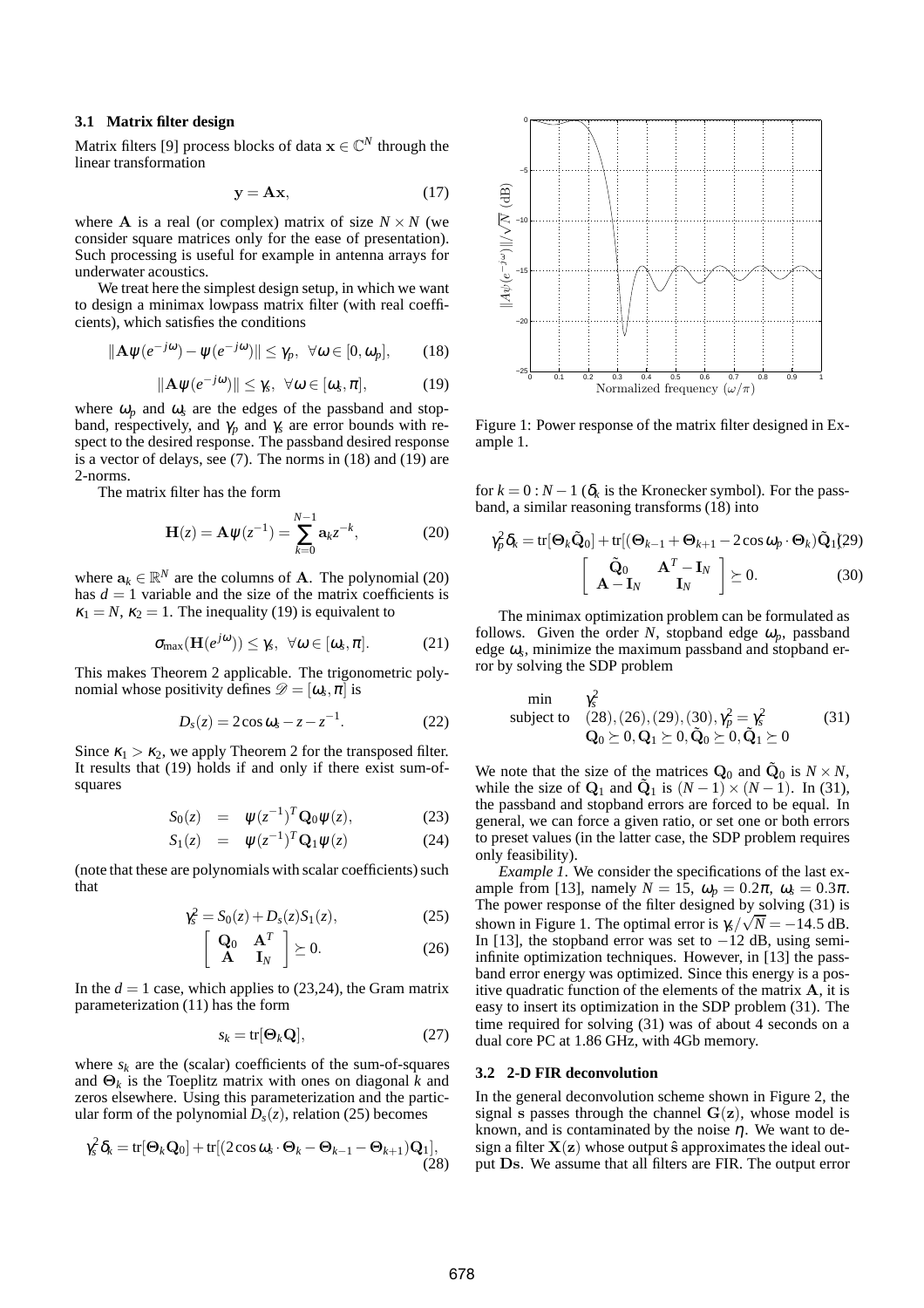

Figure 2: General deconvolution scheme.

is

$$
\varepsilon = \hat{\mathbf{s}} - \mathbf{D}\mathbf{s} = (\mathbf{X}[\mathbf{G}\ \mathbf{I}] - [\mathbf{D}\ \mathbf{0}])\begin{bmatrix} \mathbf{s} \\ \eta \end{bmatrix} \stackrel{\Delta}{=} \mathbf{H} \begin{bmatrix} \mathbf{s} \\ \eta \end{bmatrix}. \tag{32}
$$

The error function  $H(z)$  has the general form

$$
\mathbf{H}(\mathbf{z}) = \mathbf{X}(\mathbf{z})\mathbf{A}(\mathbf{z}) - \mathbf{B}(\mathbf{z}),
$$
 (33)

where  $A(z)$ ,  $B(z)$  are given; in (32) we have  $A(z)$  =  $[G(z) I], B(z) = [D(z) 0].$  Lacking knowledge on input and noise signals, the best way to control the output error is to minimize the norm of  $H(z)$ , using inequalities like (2). Since the coefficients of  $H(z)$  depend linearly on those of  $X(z)$ , the use of Theorem 2 transforms (2) into an LMI. Equality (15) does not depend on  $X(z)$ , while in (16)  $\overline{H}$  is replaced by  $\mathscr{L}(X)$  where  $\mathscr{L}$  is the linear transformation that maps the coefficients of  $X(z)$  into those of  $H(z)$ .

The optimization scheme outlined above can be used for several problems. Let us illustrate it for the case of 2-D *H*<sup>∞</sup> deconvolution of SISO systems. In this case, we have  $d = 2$ ,  $\kappa_1 = 1$ ,  $\kappa_2 = 2$ . We assume that  $G(\mathbf{z})$  is FIR of order  $\mathbf{n}_e$ . We want to design the FIR filter  $X(z)$  of order  $n_x$  such that the error norm inequality (2) hold for the smallest possible value γ. Taking into account the generalization of the parameterization  $(27)$  to the 2-D case (see [7, 3]), the use of Theorem 2 leads to the following optimization problem

$$
\begin{array}{ll}\n\min & \gamma^2 \\
\text{s.t.} & \gamma^2 \delta_{k_1 k_2} = \text{tr}[(\Theta_{k_2} \otimes \Theta_{k_1}) \mathbf{Q}], & -\mathbf{n} \le (k_1, k_2) \le \mathbf{n} \\
& \begin{bmatrix} \mathbf{Q} & \mathscr{L}(\mathbf{X}) \\ \mathscr{L}(\mathbf{X})^T & \mathbf{I}_2 \end{bmatrix} \succeq 0\n\end{array} \tag{34}
$$

where  $\mathbf{n} = \mathbf{n}_g + \mathbf{n}_x$  is the degree of the error filter  $H(\mathbf{z})$ . *Example 2.* We consider the example from [11], with

$$
G(z_1, z_2) = 0.1(z_1^{-1} + z_2^{-1})^3 + 0.1z_2^{-2} + 0.1z_2^{-1} + 8
$$
  
=  $[1 z_1^{-1} z_1^{-2} z_1^{-3}] \begin{bmatrix} 8 & 0.1 & 0.1 & 0.1 \\ 0 & 0 & 0.3 & 0 \\ 0 & 0.3 & 0 & 0 \\ 0.1 & 0 & 0 & 0 \end{bmatrix} \begin{bmatrix} 1 \\ z_2^{-1} \\ z_2^{-2} \\ z_2^{-3} \\ z_2^{-3} \end{bmatrix}$ 

and  $D(z) = 1$ . Solving (34) with  $n_x = (2,2)$ , we obtain an optimal value of the  $H_{\infty}$  error norm of  $\gamma = 0.1379$  =  $-17.2$  dB. The error frequency response  $\sigma_{\text{max}}(e^{j\omega})$  is shown in Figure 3. Increasing the degree of  $X(z)$  does not improve the result. For comparison, the state-space approach from [11] gives an error of 0.15 for a system of degree  $(3,3)$ .

In this example we have used a global error bound, i.e.  $\mathscr{D} = \mathbb{T}^d$  in Theorem 2, as so the error surface from Figure 3 is equiripple. By enforcing equalities (2) with different values of  $\gamma$  on different domains, it is possible to shape the error.



Figure 3: Frequency response of input-output error in the deconvolution scheme optimized in Example 2.

#### **3.3 Design of 2-D MIMO filters**

The design of lowpass MIMO multidimensional filters was discussed in [12] in the following setup. Given a desired response  $D(z)$  and a passband error bound  $\gamma_p$  and assuming that the passband and stopband have rectangular shapes defined by only two frequencies,  $\omega_p$  and  $\omega_s$ , find the optimal minimax filter (1) which is the solution of the problem

$$
\min \quad \gamma_s
$$
\n
$$
\text{s.t.} \quad \sigma_{\text{max}}(\mathbf{H}(e^{j\omega}) - \mathbf{D}(e^{j\omega})) \le \gamma_p, \ \forall |\omega_i| \le \omega_p, \ i = 1:d
$$
\n
$$
\sigma_{\text{max}}(\mathbf{H}(e^{j\omega})) \le \gamma_s, \ \exists i \in 1:d, |\omega_i| \ge \omega_s \tag{35}
$$

If  $D(z)$  is a FIR system (typically a constant matrix or a delay matrix), this problem can be expressed in SDP form using Theorem 2. The passband  $\mathcal{D}_s$  can be described by a set (12) with  $D_{\ell}(\mathbf{z}) = z_{\ell} + z_{\ell}^{-1} - 2\cos \omega_p$ ,  $\ell = 1 : d$ . The stopband is a union *d*

 $\mathscr{D}_s = \bigcup$ 

$$
\mathscr{D}_{s,i} = \{ \mathbf{z} \in \mathbb{T}^d \mid D_s(z_i) \geq 0 \}, \ i = 1:d,
$$

where  $D_s(\cdot)$  is the polynomial (22). The problem (35) is equivalent to

*i*=1

 $\mathscr{D}_{s,i},$ 

$$
\min \quad \gamma_s
$$
\n
$$
\mathbf{s.t.} \quad \mathbf{\sigma}_{\max}(\mathbf{H}(\mathbf{z}) - \mathbf{D}(\mathbf{z})) \leq \gamma_p, \ \forall \mathbf{z} \in \mathcal{D}_p
$$
\n
$$
\mathbf{\sigma}_{\max}(\mathbf{H}(\mathbf{z})) \leq \gamma_s, \ \forall \mathbf{z} \in \mathcal{D}_{s,1} \tag{36}
$$
\n
$$
\vdots
$$
\n
$$
\mathbf{\sigma}_{\max}(\mathbf{H}(\mathbf{z})) \leq \gamma_s, \ \forall \mathbf{z} \in \mathcal{D}_{s,d}
$$

Each of the constraints of (36) can be transformed into an LMI via Theorem 2. We note that similar problems can be obtained for passband and stopbands that are not rectangular (see [3] for examples of other shapes), while the results from [12] cannot be apparently generalized.

*Example 3.* The particular case treated in [12] is 2-D  $(d = 2)$ , with  $D(z) = I_2$ . So, the MIMO systems has  $\kappa_1 =$ 2 inputs and  $\kappa_2 = 2$  outputs. The design specifications are  $\gamma_p = 0.1$ ,  $\omega_p = 0.4\pi$ ,  $\omega_s = 0.9\pi$ . Due to the form of the desired response, the intuitive solution of (35) should be a

with